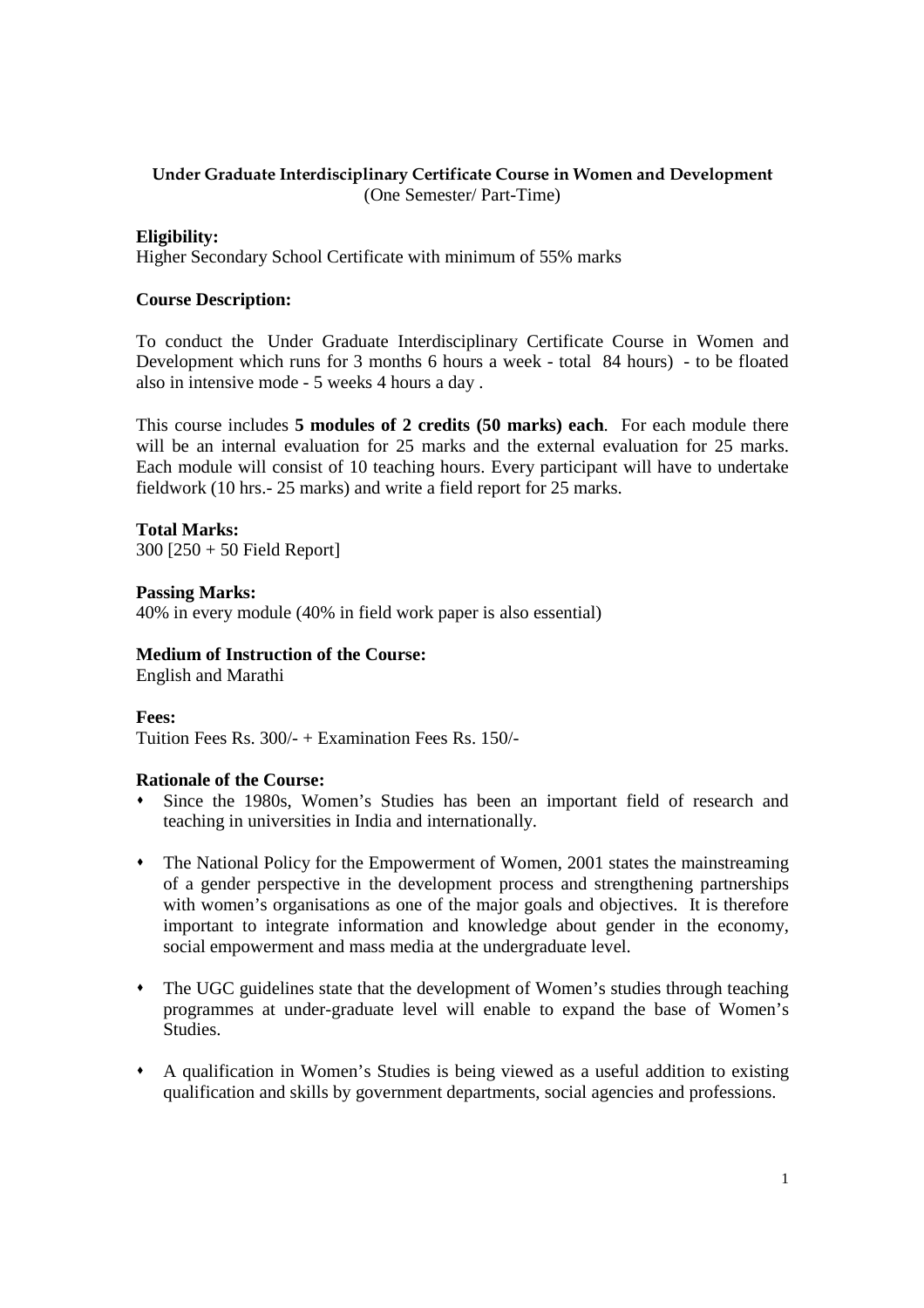Some students may choose to do advance courses or Master's programme in Women's Studies.

# **Location and mode of study**:

This course can be taken at the University or any of the designated off campus centres. The course will be conducted twice a year – once in each term at one college in Pune city and Pune rural. i.e. in one term – the Course will be conducted at a rural college and in the next in one city college. The centres may be shifted so as to reach out to maximum number of students.

The course may also be run in intensive mode that is the Undergraduate Interdisciplinary Certificate Course in Women and Development which runs for three monthys 6 hours a week (total 84 hours) or may be floated as a 4 weeks course with 4 hours of teaching for 5 days.

Information regarding the Centres will be sent out to all colleges in the month of April every year.

Special effort will be made to establish linkages between the Computer Centre of the college and the Krantijyoti Savitribai Phule Computer Lab, so that information related to the course and follow-up links may be established.

### **Module 1 : Women in India : An Introduction**

- a) Women in India: A Statistical Profile (Focus on Dalit, Adivasi and Women of Minority Communities)
- b) Different Reports, Policies, Programmes and Commissions for Women
- c) U.N. Conferences on Women: A Global Perspective
- d) Understanding Patriarchy, Caste and Social Construction of Gender in India: Focus on Family, Religion and Media

### *Skill Building: Reading and analyzing statistical reports / Summarizing reports, policy recommendations / Preparing resource list*

### **Module 2 : Social Empowerment of Women**

- a) Education: Equal Access and Gender Sensitive Curricula (Biographies of some knowledge making women)
- b) Health: Health Services, Nutrition, Reproductive Health, Critical Issues in Mental Health, Disability and HIV/AIDS
- c) Girl Child: Pre-natal Sex Selection, Child Marriage, Child Abuse, Child Labour – and Rights of the Girl Child
- d) Violence against Women: No Right to say No, Sexual Violence, Domestic violence, Caste and Communal Violence
- e) Environment: Issues of Livelihood, Shelter, Water and Sanitation

### *Skill Building: Analyzing textbooks and curricula / Documenting inequalities through quantitative methods and local surveys*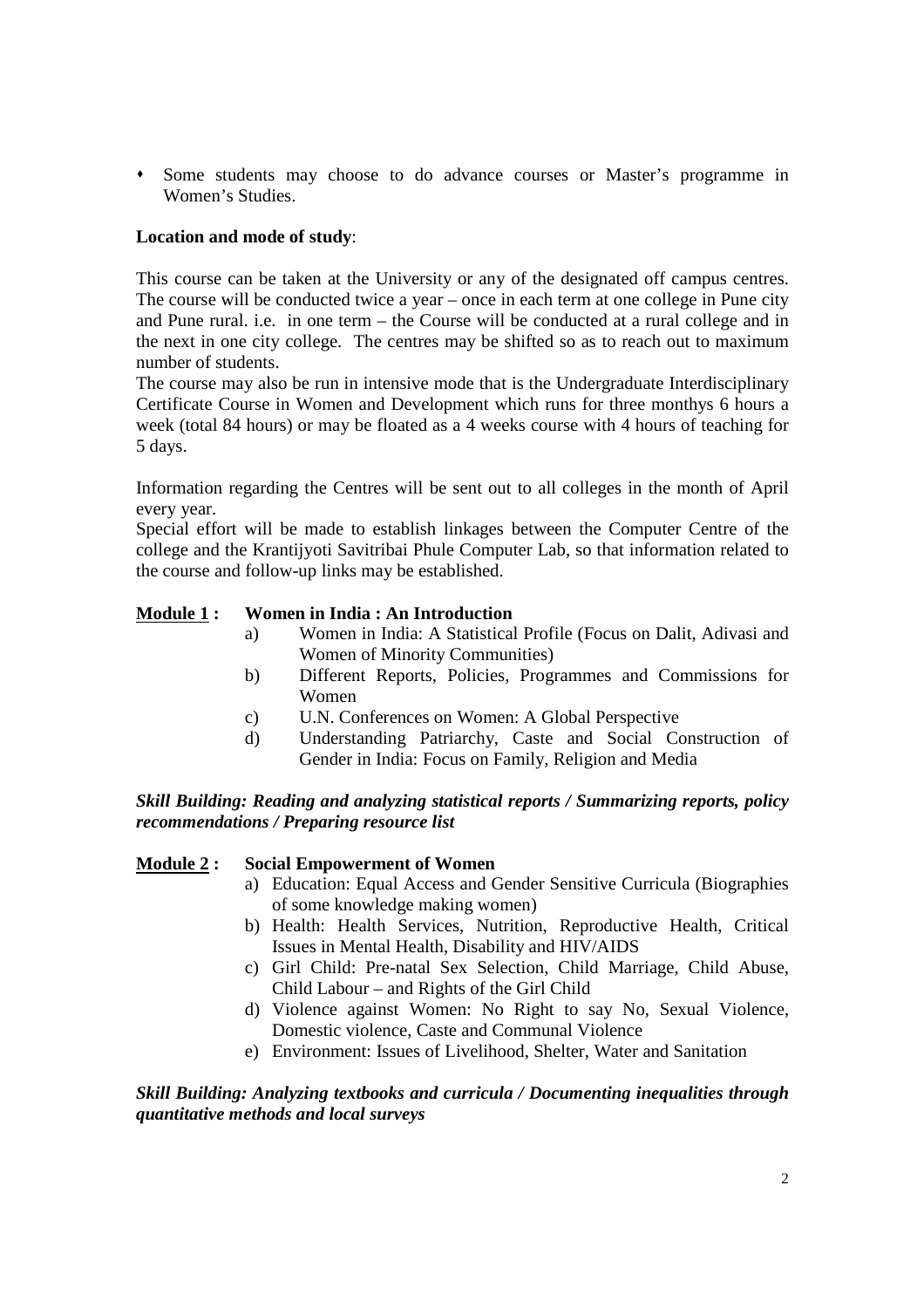### **Module 3 : Women, Labour and the Economy**

- a) Concept of Work, Domestic Work and Redefinitions in Official State Documents
- b) Women in Agriculture and Industry
- c) Understanding Women in the Informal Sector
- f) New Economic Policy, SEZ and Work
- d) Gender and Development: Alternative Visions

*Skill Building: Documenting development alternatives/ Writing press notes, newspaper features, blogs etc.* 

### **Module 4 : Women, Law and Politics**

- a) Constitutional Guarantees, Laws concerning Women and Family Laws
- b) Legal Campaigns and Changes: Efforts of Women's Organisations and Judiciary with Special Focus on Violence
- c) Gender and Human Rights
- d) Understanding Local Self Government Bodies and Women's Participation, 33% Reservation for Women

*Skill Building: Preparing small handbills, speeches, posters, skits, role-plays to democratize knowledge of law to diverse groups* 

### **Module 5 : Women's Movement and Organisations**

- a) A Brief History of Women's Movement in the  $19<sup>th</sup>$  and Early  $20<sup>th</sup>$ Centuries
- b) Post-Independence Period: Women's Movements and Women in Social Movements
- c) Rise of NGO Sector: Self- Help Groups, Gender Planning and Gender Strategies

### *Skill Building: Understanding processes and procedures of campaign building/ Workshop on Gender Mainstreaming*

**Module 6:** Field Work [2 days workshop + 10 hrs. supervised field work]

- a) Introduction to Basic Quantitative Techniques
- b) Introduction to Basic Qualitative Techniques
- c) Introduction to Computers in Research: (Gender related websites and software packages)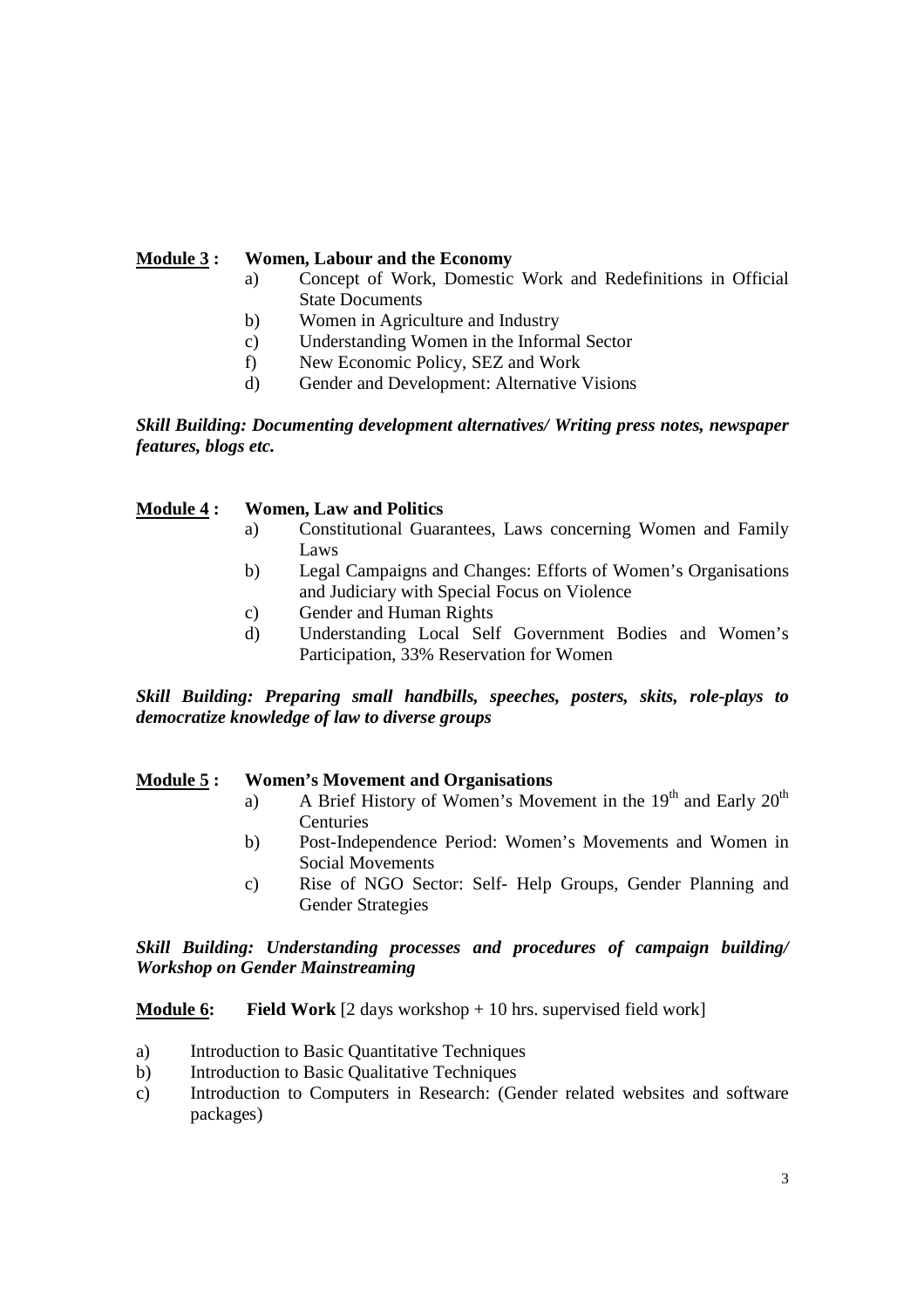d) Report Writing [every student will do a minimum of 10 hrs. field work and submit a Report]

\* **The internal assignments will seek to build above- mentioned skills through various assignments including group discussion, film review, referencing and article review, poster- making, NGO visit, individual and group class presentation etc.** 

### **Recommended Readings : Module 1**:

- 1) Towards Equality The unfinished Agenda Status of Women in India 2001, National Commission for Women, Government of India, 2002
- 2) Human Development Report Maharashtra, Govt. of Maharashtra, 2002
- 3) Bhatt, Ela R. and others, Shramashakti : Report of National Commission on Self Employed Women and Govt. of India, 1988
- 4) Jogdand P. G. (ed.) 1995. Dalit Women: Issues and Perspective. New Delhi: Gyan
- 5) National Policy for the Empowerment of Women. Govt. of India, New Delhi 2001
- 6) Peterson V. Spike and Runyan A. S. 1993 Global Gender Issues, Boulder: West View Press
- 7) Bhasin Kamla. 1998. What is Patriarchy. New Delhi : Kali for Women
- 8) Bhasin Kamla. 2000. Understanding Gender. New Delhi : Kali for Women

# **Module 2**:

- 1) National Health Policy, Delhi Science Forum, New Delhi, 2001
- 2) Working Towards Right to Health and Healthcare, Mumbai : Cehat, 2001
- 3) Bhagwat, Vidyut. 2000. Gender Equality : Text and Context. New Delhi : IGNOU
- 4) Indiresan. Jaya. 2002 Education for Women's Empowerment. New Delhi : Konark
- 5) Desai, Neera and Krishnaraj. Maithreyi. 1987. Women and Society in India. New Delhi : Ajanta Publications

# **Module 3**:

- 1) Agarwal Bina. 1986. Women, Poverty and Agricultural Growth in India. New Delhi : JPS
- 2) Agarwal Bina. 1988. Who sows? Who reaps? Women and Land Rights in India, New Delhi : JPS
- 3) Sen, Gita and Grown. C. 1987. Development, Crises and Alternative/visions. New York : Monthly Review Press
- 4) Sangari, K and Chakravarti, U. 1999. From Myths to Markets. New Delhi : Manohar